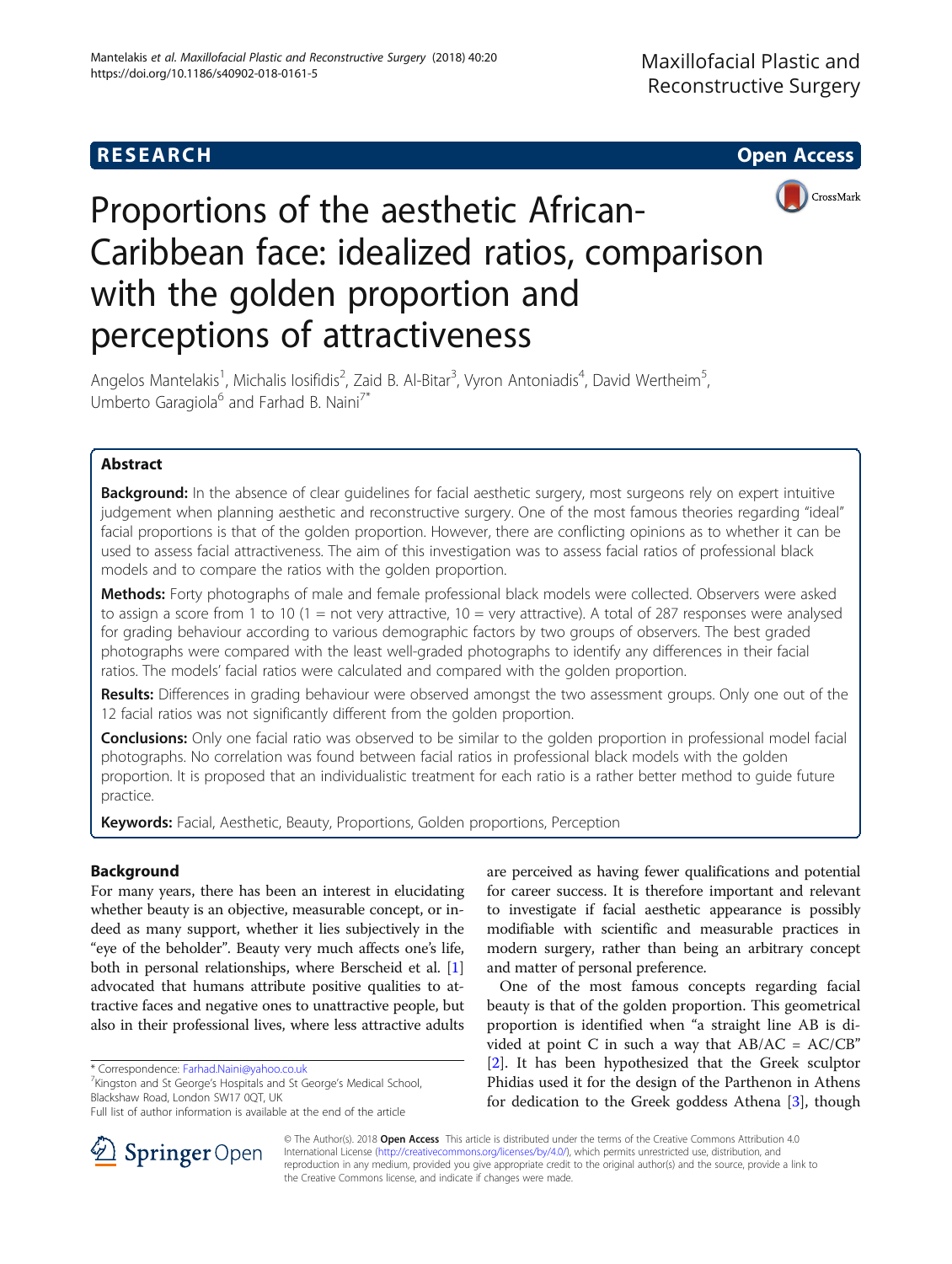there is no firm evidence to support this claim [[2\]](#page-8-0). Later in the twentieth century, the mathematician Mark Barr attributed the term "Phi" for this golden proportion [\[3](#page-8-0)]. It has also been claimed that Renaissance artists used this proportion in their paintings and sculptures, most famously Leonardo da Vinci, in his painting "The Last Supper" [\[3](#page-8-0)], though, again, there is no firm evidence to support this claim, and it does not appear in any of Leonardo's own notebooks [\[2](#page-8-0)]. It has long been questioned, amongst artists and clinicians, whether the golden proportion may correlate with facial beauty.

During the twentieth century, there have been many attempts to examine any relationship between the golden proportion and perceived facial attractiveness. Ricketts [[4](#page-8-0)], in 1982, through the use of frontal and lateral cephalometric radiographs, devised 12 facial ratios, which complied with the golden proportion in faces that he then considered "ideal". Since then, other published papers have agreed with this result amongst various populations [[5](#page-8-0), [6](#page-8-0)], and it is now a popular belief that it can be applied in the facial aesthetics industry. This has also led to the creation of many beauty applications, such as overlaying "masks" over facial photographs to assess the subjects' degree of facial beauty in terms of its approximation to the mask, all based on the golden proportion [[7\]](#page-8-0).

However, there is also conflicting evidence regarding this correlation. The faces of professional models have not always been found to fit the golden proportion [\[8](#page-8-0)], and for patients undergoing orthognathic surgery, whilst most subjects were perceived as more attractive after the operation, the proportions were as likely to move towards or away from golden proportions [[9\]](#page-8-0). Furthermore, studies assessing the prevalence of the golden proportion in the general population rather than just attractive faces [[10\]](#page-8-0) found that whole populations may indeed exhibit some facial ratios that are similar to golden proportions; therefore, this proportion may indeed be a facial ratio that many faces exhibit rather than a specific measurement that correlates with beauty.

The aim of this investigation was to assess whether a relationship between the golden proportion and perceived attractiveness exists in 2D images of professional black models. Furthermore, the study aimed to investigate proportional ranges of facial ratios in professional black models, which may provide further insights for planning facial aesthetic and reconstructive surgery.

#### Methods

## Subjects and sample selection

The sample photographs used were acquired from modelling agencies on social media platforms and used strictly for research purposes [[11](#page-8-0)]. The sample taken was randomized according to the order found, rather than being selected. For this investigation, 40 photographs, 20 males and 20 females, were selected. These were all adult professional black models and the selection process was based on the following criteria:

- Inclusion criteria: The absence of noticeable asymmetry or craniofacial anomalies. Furthermore, the photographs had to be full-face against a white background, with subjects facing forwards with neutral facial expression.
- Exclusion criteria: Any visible scar from trauma or previous facial surgery, apparent loss of tooth structure, and presence of any inanimate objects (piercings, glasses, headbands, etc.) that could cover facial areas.

After the photographs were acquired, they were uploaded into an online survey on SurveyMonkey® and resized to be seen clearly by the participants. As only proportional facial ratios were calculated, and not exact linear distances, photographs did not have to be of a standardized distance from the camera during sample selection. The online survey that participants received included the aims of the study and was voluntary; anonymous and only demographic data (age, gender, ethnicity and profession) were gathered. The survey was then forwarded to university students and orthodontists. Participants were asked to act as an evaluation jury, through appointing an aesthetic evaluation of the face ranging from 0 to  $10$  (0 = not attractive,  $10$  = very attractive). A total of 287 responses were gathered, and the photographs of the models who received the highest frequency of high grades (8, 9 or 10) were considered "best graded models" and the ones with the lowest frequency "not well-graded models".

#### Anthropometric facial measurements

For each sample of the photographs, the Ricketts [[4](#page-8-0)] method was used to measure the golden proportions in the vertical and horizontal facial planes (Fig. [1](#page-2-0)). Table [1](#page-2-0) indicates the seven facial reference landmarks that were used.

The measurements were carried out using a Facial Ratio Calculator, Python®, whereby the appropriate landmarks may be inserted, and the facial measurements and ratios described in Tables [2](#page-2-0) and [3](#page-3-0) obtained. This was performed to reduce the chances of measurement errors from individual human measurements.

Using the above measurements, different ratios were calculated in the horizontal and vertical planes, which were then compared with the golden proportion. The following ratios were calculated in the horizontal and vertical planes:

## Horizontal ratios

Intertemporal/intercanthal Intercanthal/intercheilion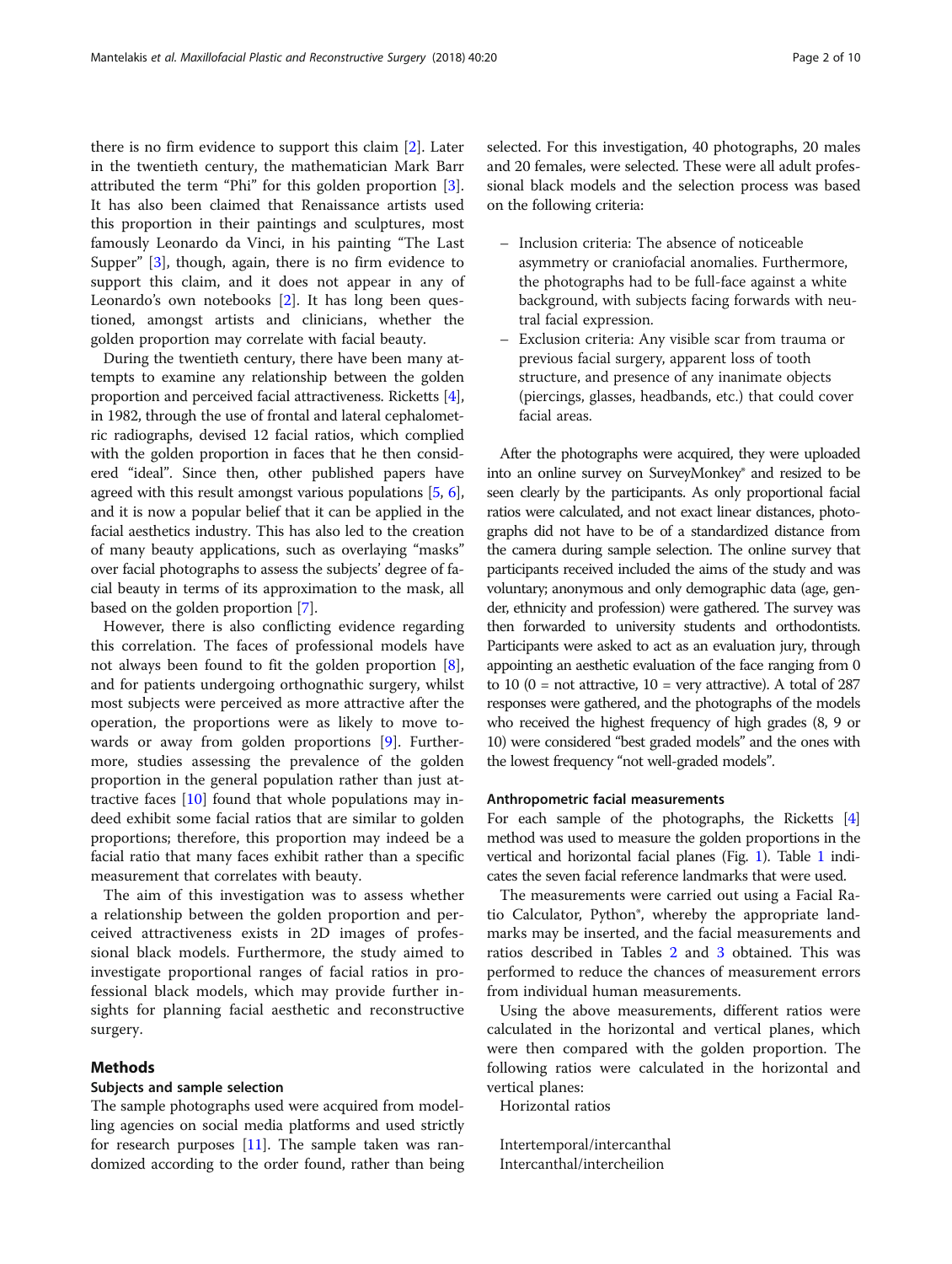<span id="page-2-0"></span>

Interalae/interdacryon Interalae/nose width Intercheilion/interdacryon Intercheilion/interalae Vertical ratios Forehead height/intereye-interalae Forehead height/stomion-soft menton Ala-soft menton/stomion-soft menton Intereye-interalae/interalae-stomion Intereye-soft menton/ interalae-soft menton Intereye-soft menton/intereye-stomion

## Statistical analysis

SPSS Statistics for Windows, Version 21.0 (Armonk, NY:IBM Corp. Released 2012), Minitab v16 (Minitab Inc., USA) and Microsoft Excel (Microsoft Corporation, USA)

## Table 1 Definition of facial landmarks

| Anthropometric<br>landmark              | Definition                                                                                  |
|-----------------------------------------|---------------------------------------------------------------------------------------------|
| Lateral canthus                         | The most lateral point where the superior and<br>inferior eyelids meet                      |
| Soft tissue dacryon                     | The most medial point where the superior<br>and inferior eyelids meet (i.e. medial canthus) |
| Soft tissue borders of<br>temporal bone | Most lateral borders of the face in the<br>temporal region                                  |
| Lateral alae                            | The most lateral points on the rims of the<br>wings of the nose                             |
| Cheilion                                | The point located at each lateral oral<br>commissure, i.e. the angle of the mouth           |
| Soft tissue menton                      | The most inferior midline point of the soft<br>tissue chin                                  |
| Trichion                                | The midline point at the junction of the<br>hairline and forehead                           |

were used to perform statistical tests and create graphs. It is estimated that for the study to have 95% power to detect between-group differences with a 6% margin of error, a sample of 260 responses would be needed. A total of 287 responses were gathered. The data were tested for normality and then parametric or non-parametric tests applied as appropriate.

The statistical significance in inter-gender, inter-age and inter-professional differences was calculated using the chi-squared test. Furthermore, significant statistical differences of ratios between the best graded (higher frequency of high scores) and least well-graded photographs were

|            |  |  | <b>Table 2</b> Definition of horizontal facial measurements (see |  |
|------------|--|--|------------------------------------------------------------------|--|
| Fig. $1a)$ |  |  |                                                                  |  |

| Horizontal<br>anthropometric<br>measurements | Definition                                                                                                                                                                                                                                                   |
|----------------------------------------------|--------------------------------------------------------------------------------------------------------------------------------------------------------------------------------------------------------------------------------------------------------------|
| 1. Intercanthal                              | The horizontal measurement from the left<br>lateral canthus to the right lateral canthus.                                                                                                                                                                    |
| 2. Interdacryon                              | The horizontal measurement between the<br>eyes from the left dacryon to the right<br>dacryon                                                                                                                                                                 |
| 3. Interalae                                 | The horizontal measurement between the<br>left lateral rims of the ala of the nose to the<br>right lateral rim of the nose                                                                                                                                   |
| 4. Intercheilion                             | The horizontal measurements from the left<br>cheilion to the cheilion of the mouth                                                                                                                                                                           |
| 5. Intertemporal                             | The horizontal measurement from the soft<br>tissue lateral border of the left temple to the<br>soft lateral tissue lateral border of the right<br>temple measured along a line that passed<br>through the estimated location of the<br>supraorbital foramen. |
| 6. Nose width (nasal<br>dorsal width)        | The horizontal measurement of the width of<br>the nose in the region of the bony dorsum                                                                                                                                                                      |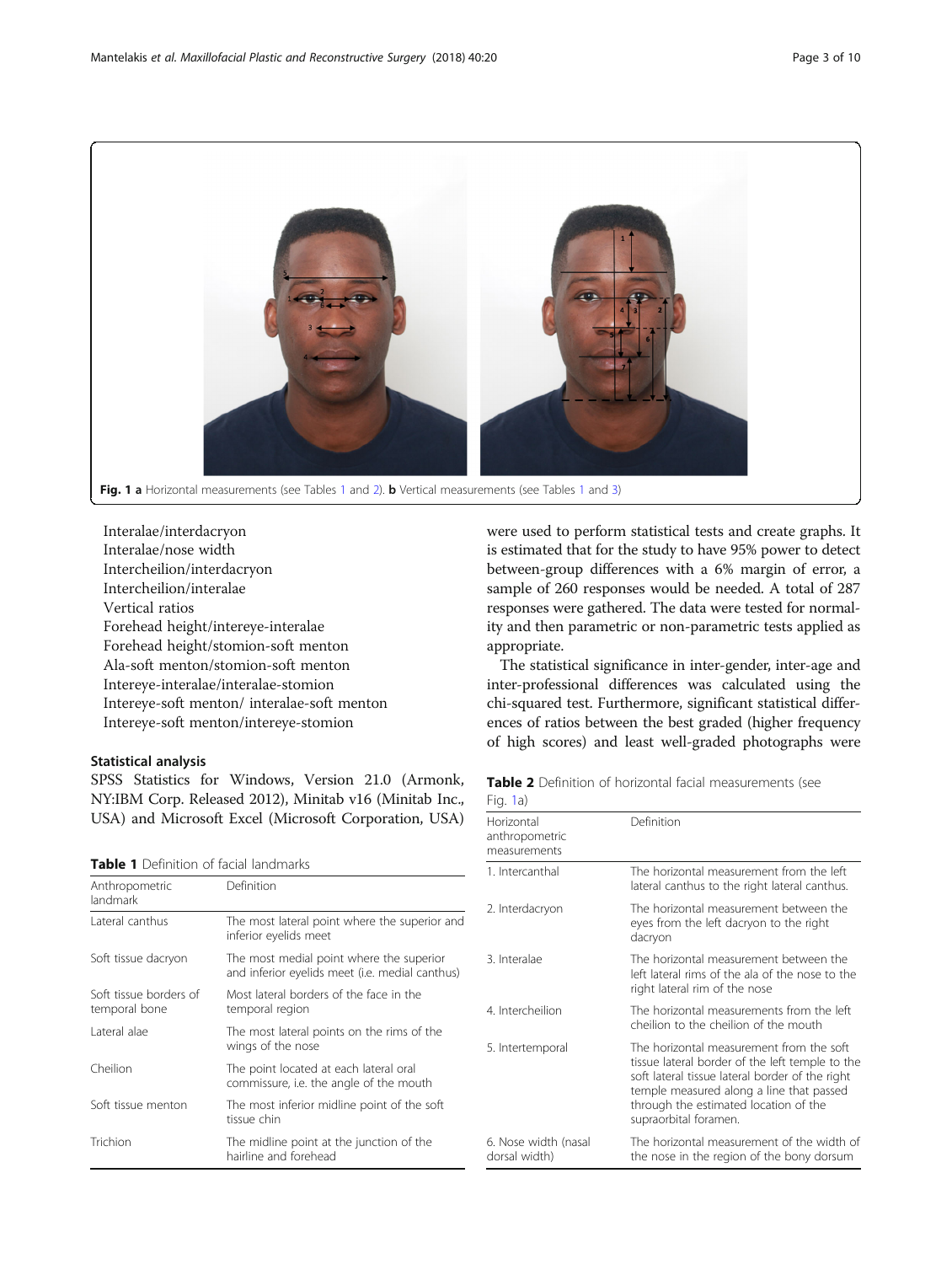examined using the Mann-Whitney test. All ratios of the model photographs were then compared with the golden proportion using Wilcoxon signed rank test, and then for these ratios, an estimated confidence interval was calculated to produce a numerical range of the ideal ratio for each facial feature (using the median values of the models' facial ratios). All graphs produced from these results were created with Microsoft Excel.

#### Results

Vertical anthropometric

## Inter-sex, inter-age and inter-professional grading disparities

Table 4 illustrates the chi-squared analysis of grading of participants based on various demographic classifications. As shown in the table, the differences in grading of both black female and black male photographs between male and female participants were only just significant ( $p < 0.05$ ). Regarding the age group disparities, two age groups were compared (under 45 years old and over 45 years old), where there were also found to be significant inter-age grading disparities ( $p < 0.05$ ). Lastly, there were also statistically significant differences amongst student grading and orthodontists grading ( $p < 0.05$ ).

## Best graded photographs and least well-graded photograph disparities

Table 5 highlights the statistical comparison of each facial ratio between the best graded and least well-graded

Table 4 Differences in beauty perception of male and female models according to participants' gender, age and profession

| Demographic data<br>compared | Female models<br>(p value) | Male models<br>$(p$ value) |
|------------------------------|----------------------------|----------------------------|
| Gender                       | $< 0.05*$                  | $< 0.05*$                  |
| Age                          | $< 0.05*$                  | $< 0.05*$                  |
| Profession                   | $< 0.05*$                  | $< 0.05*$                  |

\*Significant differences between the groups compared

| Female models                                  |                                      |                                                |            |
|------------------------------------------------|--------------------------------------|------------------------------------------------|------------|
| Ratio                                          | Best graded<br>photograph<br>medians | Least well-<br>graded<br>photograph<br>medians | p value    |
| Intertemporal/<br>intercanthal                 | 1.305                                | 1.295                                          | > 0.001    |
| Intercanthal/<br>intercheilion                 | 1.938                                | 1.913                                          | > 0.001    |
| Interalae/interdacryon                         | 1.051                                | 1.080                                          | > 0.001    |
| Interalae/nose width                           | 2.092                                | 1.975                                          | > 0.001    |
| Intercheilion/<br>interdacryon                 | 1.445                                | 1.443                                          | > 0.001    |
| Intercheilion/interalae                        | 1.421                                | 1.344                                          | > 0.001    |
| Forehead height/<br>intereye-interalae         | 1.453                                | 1.667                                          | $< 0.001*$ |
| Forehead height/<br>stomion-soft menton        | 1.439                                | 1.534                                          | $< 0.001*$ |
| Ala-soft menton/<br>stomion-soft menton        | 1.649                                | 1.717                                          | > 0.001    |
| Intereye-interalae/<br>interalae-stomion       | 1.523                                | 1.265                                          | $< 0.001*$ |
| Intereye-soft menton/<br>interalae-soft menton | 1.573                                | 1.544                                          | > 0.001    |
| Intereye-soft menton/<br>intereye-stomion      | 1.582                                | 1.597                                          | > 0.001    |
|                                                |                                      |                                                |            |
| Male models                                    |                                      |                                                |            |
| Ratio                                          | Best graded<br>photograph<br>medians | Least well-graded<br>photograph<br>medians     | $p$ value  |
| Intertemporal/<br>intercanthal                 | 1.288                                | 1.314                                          | > 0.001    |
| Intercanthal/<br>intercheilion                 | 1.824                                | 1.753                                          | > 0.001    |
| Interalae/interdacryon                         | 1.099                                | 1.291                                          | $< 0.001*$ |
| Interalae/ nose width                          | 1.908                                | 2.115                                          | $< 0.001*$ |
| Intercheilion/<br>interdacryon                 | 1.614                                | 1.709                                          | $< 0.001*$ |
| Intercheilion/interalae                        | 1.450                                | 1.337                                          | $< 0.001*$ |
| Forehead height/<br>intereye-interalae         | 1.247                                | 1.423                                          | $< 0.001*$ |
| Forehead height/<br>stomion-soft menton        | 1.077                                | 1.345                                          | $< 0.001*$ |
| Ala-soft menton/<br>stomion-soft menton        | 1.640                                | 1.708                                          | > 0.001    |
| Intereye-interalae/<br>interalae-stomion       | 1.471                                | 1.162                                          | $< 0.001*$ |
| Intereye-soft menton/<br>interalae-soft menton | 1.541                                | 1.506                                          | > 0.001    |

\*Significant differences of ratio between the two sets

| VEHILAI AHLINUDUHELIIL<br>measurements      | 17CHI 111 IV 71 I                                                                        |
|---------------------------------------------|------------------------------------------------------------------------------------------|
| Forehead height (vertical<br>measurement 1) | Trichion to the line bisecting the<br>intertemporal line                                 |
| Vertical measurement 2                      | Intereye point to soft menton                                                            |
|                                             | (Intereye point: The midpoint of the<br>intercanthal measurement)                        |
| Vertical measurement 3                      | Intereye point to stomion                                                                |
| Vertical measurement 4                      | Intereye point to ala point<br>(Ala point: The midpoint of the interalae<br>measurement) |
| Vertical measurement 5                      | Ala point to stomion                                                                     |
| Vertical measurement 6                      | Ala point to soft menton                                                                 |
| Vertical measurement 7                      | Stomion to soft menton                                                                   |

<span id="page-3-0"></span>Table 3 Definitions of vertical facial measurements (see Fig. [1b\)](#page-2-0)

Definition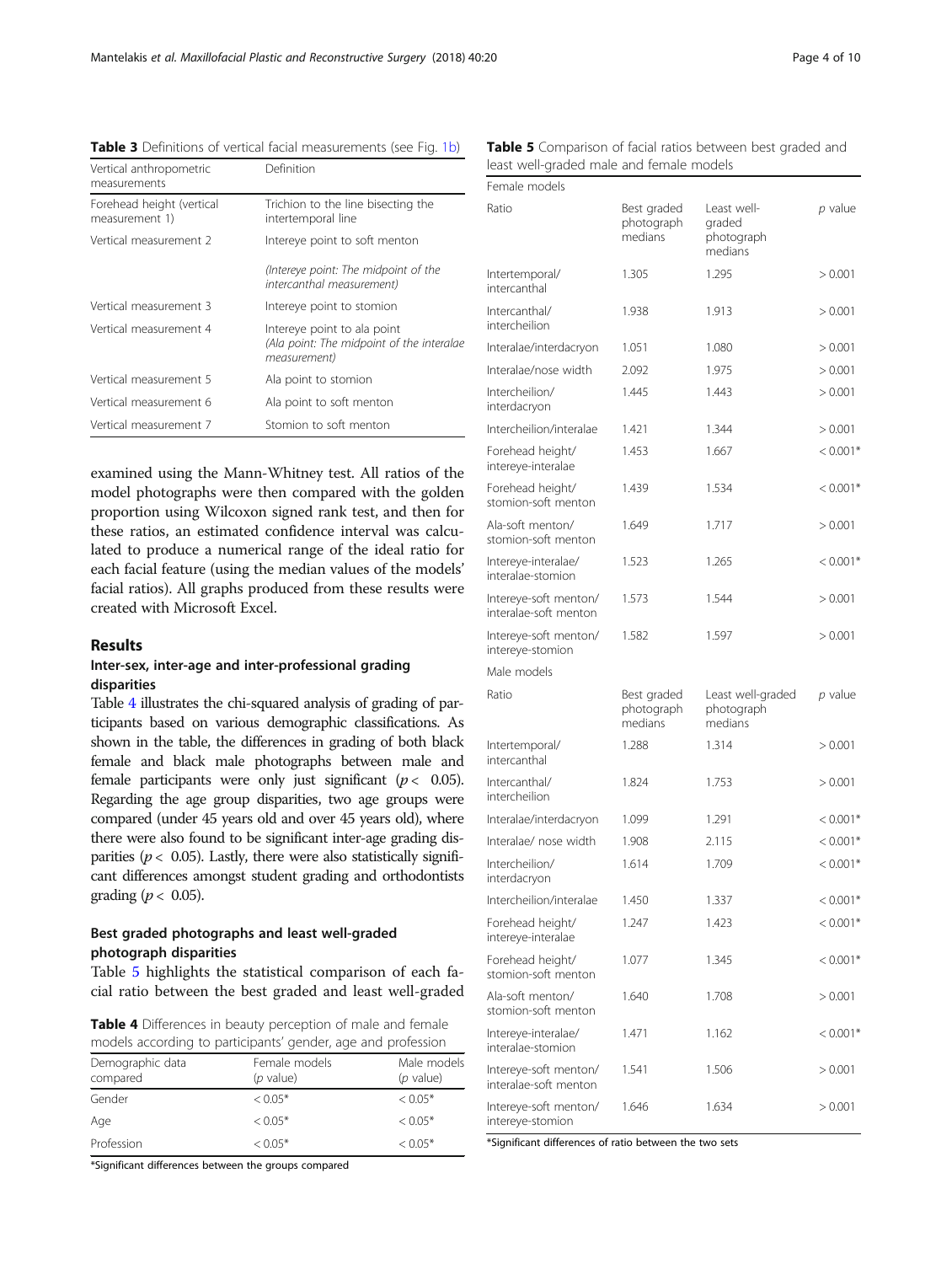photographs with the aim to identify any statistical significant differences in the ratios, which may then correlate with facial beauty.

In the black female group, three out of the 12 ratios demonstrated significant difference between facial ratios when comparing the best graded and least well-graded photographs, namely the forehead height/intereye-interalae, forehead height/stomion-soft menton and intereye-interalae/ interalae-stomion ( $p < 0.001$ ). In the black male group, seven out of the 12 facial ratios demonstrated statistical significant differences, namely the forehead height/intereye-interalae, forehead height/stomion-soft menton and intereye-interalae/ interalae-stomion, which were also significantly different in the female group, but also interalae/interdacryon, interalae/ nose width, intercheilion/interdacryon, and intercheilion/ interalae ( $p < 0.001$ ).

#### Compliance of facial ratios with the golden proportion

Table 6 illustrates the comparison of all facial ratios of each group in comparison to the golden proportion using a Wilcoxon test. Considering that the samples selected were all professional models promoted in social media, a median value was found for each facial ratio for the two groups. Out of the 12 ratios, only one of them was similar to the golden proportion (intereye-soft menton/intereye-stomion,  $p > 0.05$ ), whilst the rest all demonstrated statistically significant differences (Fig. [2](#page-5-0)).

## Proposal of "ideal" facial ratios

Using the median values, in which the majority appears not to correlate with the golden proportion, it was possible to calculate the confidence interval regarding where the value of each facial ratio lies (Table [7\)](#page-5-0). To do this, the median value of each ratio from the whole sample was used. This is because the median value of male and female models was closely similar (Table 6), and thus calculating different confidence interval for each gender would not necessarily provide a different result or be clinically relevant or significant. The results illustrate that there may be an "ideal" range for each facial ratio (Fig. [3](#page-6-0)).

## **Discussion**

## Inter-sex, inter-age and inter-professional grading disparities

The concept of golden proportions being related to facial beauty is not new, and it is still proposed by some artists and sculptors as being a requirement of beauty [[2](#page-8-0)]. Recently, a meta-analysis by Langlois et al. [[12\]](#page-8-0) published in the American Psychological Association found that facial attractiveness is a "variable" that is highly consistent between people's judgements within and across cultures and thus established that irrespective of people's ethnicity and cultural background, there is agreement about who is and is not attractive. This was also supported by Coetzee et al., who provided further evidence for strong cross-cultural agreement in facial aesthetics [[13](#page-8-0)].

Previous investigations on facial aesthetics and the perception of beauty are extremely important; however, the subject requires modern evaluation due to the potential for changing perceptions over time. For example, female nudes from Renaissance art and sculpture would be considered potentially overweight by modern societal standards, but were appealing during their time, perhaps because a higher body mass was linked with wealth and high socioeconomic status.

## Gender influence

We observed a difference between male and female grading of black professional models that was just significant ( $p < 0.05$ ). This is consistent with the previous work

| <b>Table 6</b> Comparison of facial ratios of male and female black models with the golden proportion (1.618) |  |  |
|---------------------------------------------------------------------------------------------------------------|--|--|
|---------------------------------------------------------------------------------------------------------------|--|--|

| Ratio                                      | Black female model median | Female p value | Black male model<br>median | Male model p value |
|--------------------------------------------|---------------------------|----------------|----------------------------|--------------------|
| Intertemporal/intercanthal                 | 1.314                     | < 0.001        | 1.313                      | $< 0.001*$         |
| Intercanthal/intercheilion                 | 1.903                     | < 0.001        | 1.773                      | $< 0.001*$         |
| Interalae/interdacryon                     | 1.063                     | < 0.001        | 1.17                       | $< 0.001*$         |
| Interalae/nose width                       | 2.159                     | < 0.001        | 1.968                      | $< 0.001*$         |
| Intercheilion/interdacryon                 | 1.443                     | $= 0.002$      | 1.606                      | $p = 0.695$        |
| Intercheilion/interalea                    | 1.386                     | $= 0.001$      | 1.377                      | $< 0.001*$         |
| Forehead height/intereye-interalae         | 1.552                     | $= 0.173$      | 1.303                      | $< 0.001*$         |
| Forehead height/stomion-soft menton        | 1.519                     | $= 0.05$       | 1.176                      | $< 0.001*$         |
| Ala-soft menton/stomion-soft menton        | 1.708                     | $= 0.002$      | 1.691                      | $< 0.001*$         |
| Intereye-interalae/interalae-stomion       | 1.408                     | $= 0.006$      | 1.352                      | $< 0.001*$         |
| Intereye-soft menton/interalae-soft menton | 1.566                     | $= 0.022$      | 1.531                      | $< 0.001*$         |
| Intereye-soft menton/intereye-stomion      | 1.591                     | $= 0.151$      | 1.639                      | 0.323              |

\*Significant differences of ratio between the facial ratios and the golden proportion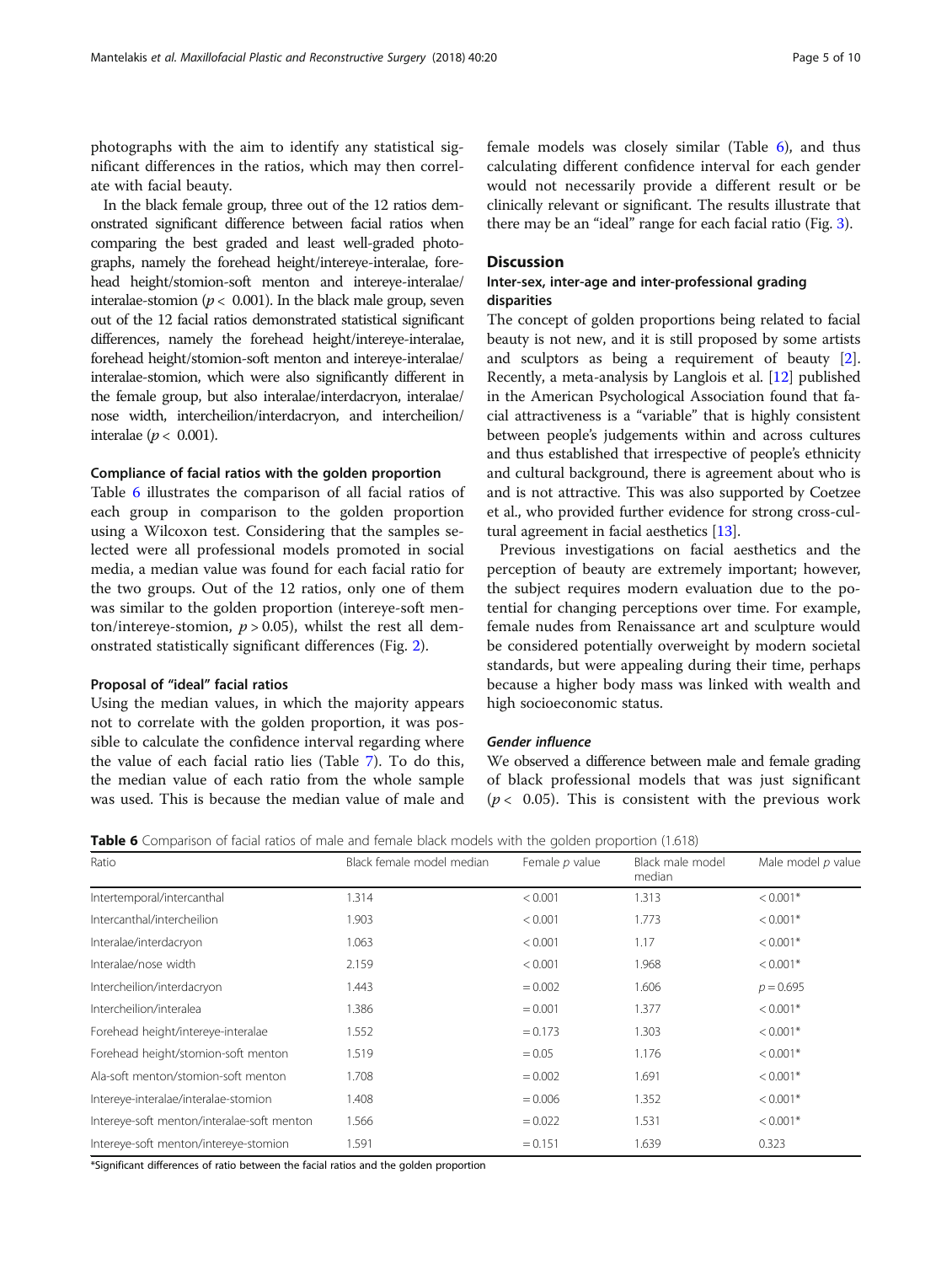<span id="page-5-0"></span>

performed by Broer et al. [[14\]](#page-8-0), which showed disagreement between male and female preference in lip and chin projections.

## Profession influence

Nevertheless, discrepancy when rating facial characteristics was also just statistically significant ( $p < 0.05$ ) between the results observed between orthodontists and students. This partly contradicts the work published by Broer et al. as in their study it was observed that male plastic surgeons in Brazil agreed with lay people regarding aesthetic perceptions [[14\]](#page-8-0). It is worth mentioning that discrepancies were found between female plastic surgeons and laypeople in Brazil [\[14](#page-8-0)].

#### Age influence

After conducting this investigation, it was found that age is indeed a variable that appears to influence attractiveness judgement but this only just reached statistical

Table 7 Median and range of each facial ratio of professional models

| Ratio                                       | Median | Min   | Max   |
|---------------------------------------------|--------|-------|-------|
| Intertemporal/intercanthal                  | 1.314  | 1.191 | 1.556 |
| Intercanthal/intercheilion                  | 1.833  | 1.583 | 2.089 |
| Interalae/interdacryon                      | 1.116  | 0.550 | 1.459 |
| Interalae/ nose width                       | 1.992  | 1.357 | 3.174 |
| Intercheilion/interdacryon                  | 1.50   | 1.050 | 2.033 |
| Intercheilion/interalea                     | 1.389  | 1.188 | 1.909 |
| Forehead height/intereye-interalae          | 1.432  | 0.832 | 2.222 |
| Forehead height/ stomion-soft menton        | 1.344  | 0.774 | 2.051 |
| Ala-soft menton/stomion-soft menton         | 1.701  | 1.535 | 1.909 |
| Intereye-interalae/interalae-stomion        | 1.350  | 1.031 | 2.045 |
| Intereye-soft menton/ interalae-soft menton | 1.544  | 1.423 | 1.744 |
| Intereye-soft menton/intereye-stomion       | 1.600  | 1.458 | 1.864 |
|                                             |        |       |       |

significance ( $p < 0.05$ ). A statistically significant disparity in the subjects' grading behaviour was observed in the two groups compared: those younger than 45 and those who were 45 and above ( $p < 0.05$ ).

Investigators have so far studied differences on the beholder's age for facial characteristics preferences by comparing the preferences of infants or young children with adults, establishing that children as young as 3 months old can discriminate between unattractive and attractive faces [[15,](#page-8-0) [16\]](#page-8-0). In 1992, Kolb et al. indicated similarities between the performance levels of 8 to 13-year-old children with adults with frontal lobe injury, in an expression matching task [[17](#page-8-0)]. Consequently, scientists suggested that some frontal lobe regions implicated in this task may have not yet matured by this age [\[18\]](#page-8-0). This work has provided useful evidence for the presence of developmental factors in various aspects of face processing, since the frontal lobes are regions in the human brain which are subject to great modifications during development [[18](#page-8-0)]. However, previous studies attributed frontal lobe underdevelopment for difference in rating behaviour, whereas this difference in this study is also found in adults with fully matured and functional frontal lobe. Further research in this intriguing area of facial aesthetics and perception psychology will be significant to elucidate how the mind perceives beauty.

Various rating methods for beauty preference exist, including the traditional pair comparison method [[19](#page-8-0)–[21](#page-8-0)], where participants choose between two faces, as this is a lot easier than the rating method [[22](#page-8-0)–[24\]](#page-8-0) which is more commonly used today, to measure facial attractiveness. For this study, we used the rating method as we were interested in older individuals' perceptions. Furthermore, by using the rating method, we can further analyse our data as we will be able to identify the best rated images and the least rated images and analyse their differences in facial characteristics. In this way, we can identify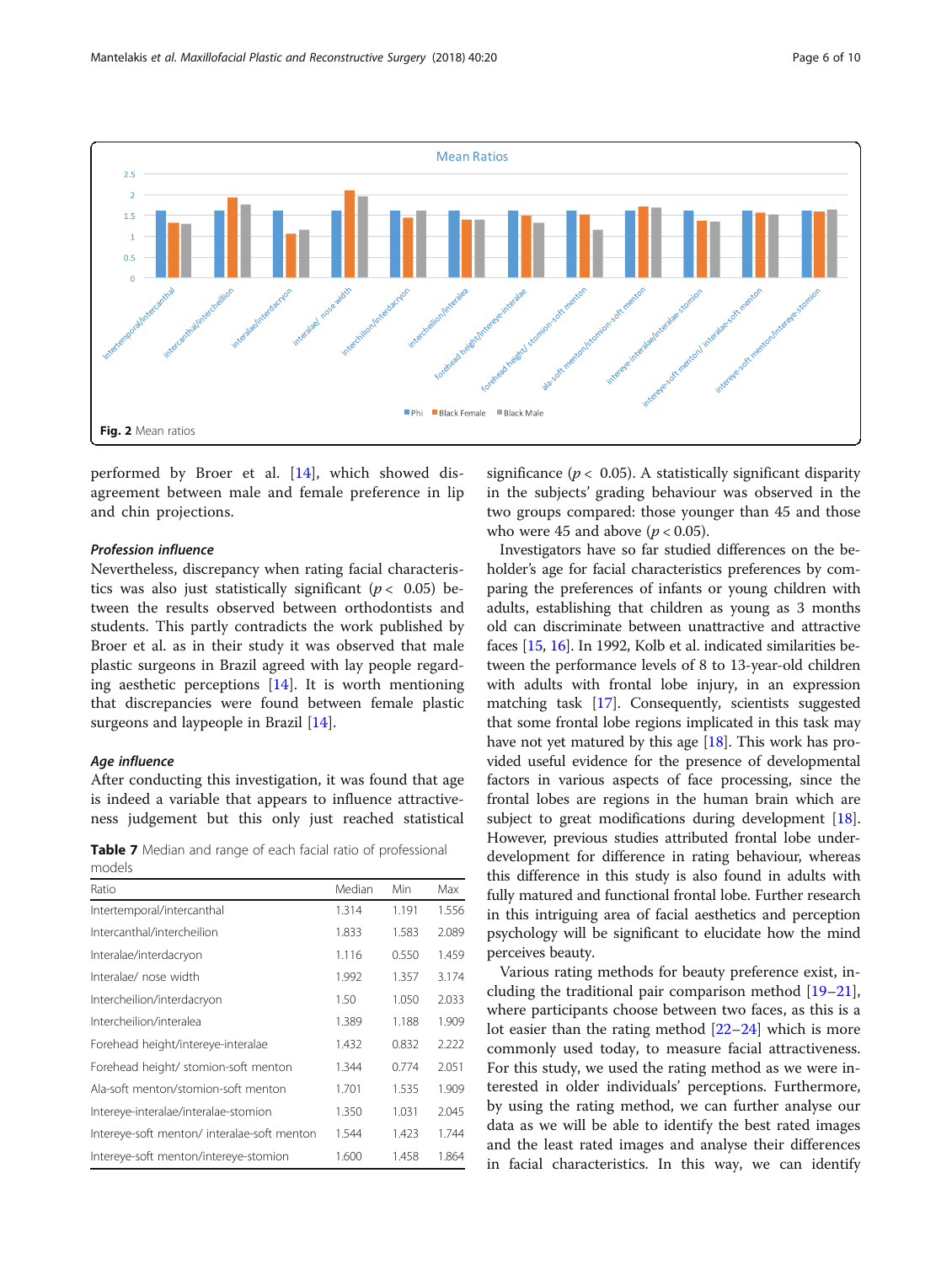<span id="page-6-0"></span>

proportions that are more appealing and compare them with the golden proportions. After conducting an in-depth literature review, we were not able to find information on how different adult age groups judge facial attractiveness, and for this reason, we decided to choose age groups that have not been studied before as there is the possibility of identifying important correlations in different age groups from the ones already studied.

All in all, attractiveness is a subjective measure and to date many variables have been identified that influence people's perceptions. In our study, we discussed three main variables: gender, age and profession. It appears that all three play a role in perception of attractiveness. It is important, however, to note that these results have not taken into account that age may affect the profession, and vice versa. Further research, including all relevant factors such as age, ethnicity and cultural factors, should be performed to further explore the combined impact of all aforementioned parameters [[14](#page-8-0)].

## Disparities in best graded versus least well-graded photographs

This study examined the presence of disparities in best graded photographs in comparison with the least wellgraded photographs, and we identified statistical differences in several of the facial characteristic ratios used for facial analysis. It is worth mentioning that to date, there are no studies examining the presence of such disparities in black individuals. According to our findings, black males showed statistically significant differences in seven out of the 12 ratios used for facial analysis (interalae/interdacryon, interalae/nose width, intercheilion/interdacryon, intercheilion/interalea, forehead height/intereye-interalae, forehead height/stomion-soft menton, intereye-interalae/interalae -stomion). In black females, significant differences were present in just three out of the 12 ratios (forehead height/

intereye-interalae, forehead height/stomion-soft menton, intereye-interalae/interalae-stomion). Interestingly, the disparities observed in black females were present in black males, and therefore, we can conclude that there may be agreement for these ratios and perceived attractiveness, according to the people rating the photographs, regardless of the gender of the models. In other words, these three facial characteristics may partly determine attractiveness in both black males and black females.

Milutinovic et al. indicated the importance of an attractive smile as the single most important factor in an aesthetically pleasing face, for making a positive first impression [[25\]](#page-8-0). The fact that females with a smaller face [[25\]](#page-8-0), as well as other features such as small chins [[26](#page-8-0)] and noses [\[27\]](#page-9-0) were perceived as more attractive, is also stated in the literature making it likely that attractiveness is affected by different facial features [\[25](#page-8-0)–[27\]](#page-9-0). The literature also illustrates that feminine traits are perceived as more attractive by both males and females [\[27\]](#page-9-0). This study examined the presence of disparities in best graded photographs in comparison with the least well-graded photographs, and we identified statistical differences in several of the facial characteristic ratios used for facial analysis.

Further research should be undertaken to evaluate and further investigate these findings. Attractiveness is greatly appreciated by society, and this is partly because the media continuously project attractive people and therefore create the idea that attractiveness is seen as more socially acceptable [[28\]](#page-9-0). As the facial proportions discussed in this article are a fundamental part of facial aesthetics, continuous research in this area is invaluable, making it possible for clinicians to advance the understanding of facial attractiveness, and exactly what are the parameters that make each face attractive. It is known that an aesthetically pleasing face is associated with greater confidence and self-esteem [[29\]](#page-9-0).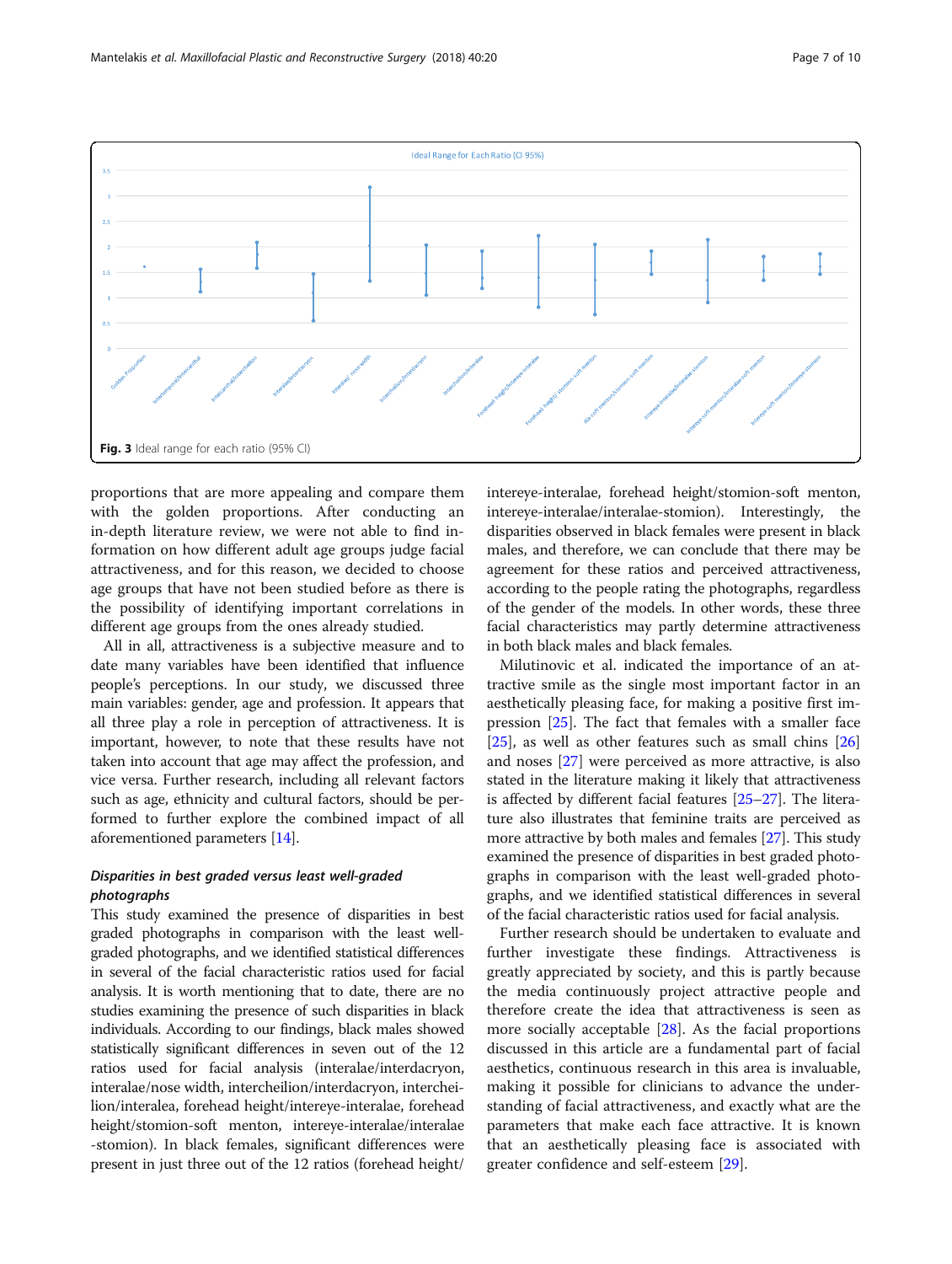#### Comparison of facial ratios with the golden proportion

Despite the common perception that beauty is a subjective experience [\[4\]](#page-8-0), it is relevant for one to have clear guidelines that gauge aesthetic facial surgery to provide a consistent and accurate result for each patient. Evidence-based guidelines are not currently used in practice. Previous investigations have studied the correlation between Ricketts' facial ratios and the golden proportion, resulting in conflicting evidence regarding the topic  $[8-10]$  $[8-10]$  $[8-10]$ . To the best of the authors' knowledge, this is the first study to examine this correlation of facial attractiveness and the golden proportion in a black population, as all studies that have been carried out were focused on Caucasian populations.

These results of discordance of facial rations with the golden proportion agree with some relevant literature. In one study, Brazilian women were initially evaluated according to their facial attractiveness and then compared with the golden proportion, and no correlation was found between perception of beauty and the golden proportion [[30](#page-9-0)]. A more recent study investigating the same topic conducted by Rossetti et al. [\[31\]](#page-9-0) also concluded that the attractive female and male facial ratios did not correlate with the golden proportion. These results also agree with research conducted on European male and female facial proportions by Bashour [\[32](#page-9-0)]. Therefore, there appears to be modern research suggesting that the golden proportion cannot be applied in aesthetic facial surgery to provide consistency of results both in Caucasian and black populations.

Our results contradict findings from previous literature that illustrated that attractive faces tend to conform with the golden ratio compared to non-attractive ones. The relationship between attractive female faces and the golden proportion has also been studied by Marquardt, who created an "ideal" mask, deriving from fashion models, using the golden ratio [[33](#page-9-0)]. However, this has been found to be an inaccurate and biased method to predict attractiveness [[34](#page-9-0)]. As illustrated by Holland, as there are so many facial ratios one is bound to find correlations amongst some ratios with the golden ratio, making it an inherently biased method of predicting attractiveness [[34](#page-9-0)]. Medici et al. [[6](#page-8-0)] used facial photographs, which were modified according to the golden ratio and then ranked by judges regarding their attractiveness. It was found that the photographs with ratios that were closer to the golden proportion tended to be perceived as more attractive; however, the participant size was relatively small (12 judges involved) so the results have low statistical power. Pancherz et al. [[5\]](#page-8-0) also evaluated facial photographs of professional models and compared them with non-professional facial photographs, concluding that facial ratios of professional models tend to be closer to the golden proportions than non-professionals. However, as well as low statistical power, these studies demonstrate that some authors identify ratios "close to" the golden proportion as positive evidence of a link between this ratio and facial beauty.

#### Proposal of ideal facial ratios

The results of this investigation demonstrate that the facial proportions of professional black models do not accurately fit the golden proportion. It is therefore relevant to identify whether any proportions are correlated with facial attractiveness, which may subsequently guide facial aesthetic surgery according to a specific guideline. Several other studies have tried to identify the ideal facial ratios to produce guidelines for future aesthetic surgery [[25,](#page-8-0) [35](#page-9-0)], but these published studies only have a focus on the ideal facial shape in terms of height and width rather than identifying every individual ratio and its ideal range.

This study uniquely identifies that each facial ratio appears to be individualistic and needs to be treated separately from the others rather than attempting to find one proportion that will fit all. More specifically, the most attractive horizontal ratios found were as follows ( $p < 0.05$ ): intertemporal/intercanthal 1.314 (1.115 to 1556), intercanthal/intercheilion 1.852 (1.583 to 2.089), interalae/interdacryon 1.099 (0.550 to 1.459), interalae/nose width 2.026 (1.33 to 3.174), intercheilion/interdacryon 1.479 (1.050 to 2.033) and intercheilion/interalaa 1.390 (1.188 to 1.909). The most attractive vertical ratios found were as follows ( $p < 0.05$ ): forehead height/intereye-interalae 1.410 (0.811 to 2.222), forehead height/stomion-soft menton 1.346 (0.676 to 2.051), ala-soft menton/stomion-soft menton 1.699 (1.467 to 1.909), intereye-interalae/interalae-stomion 1.357 (0.912 to 2.139), intereye-soft menton/interalae-soft menton 1.540 (1.342 to 1.806) and intereye-soft menton/intereye-stomion 1.613 (1.458 to 1.864).

These findings may eventually help towards generating guidelines for aesthetic and reconstructive surgeons for patients of different ethnic backgrounds. It should be noted that most of the facial ratios evaluated in attractive male and female black subjects do not appear to conform to the golden proportion. It should also be emphasized that the results of one study are not enough to claim findings of new proportional canons—further investigation and dispassionate analysis will be required.

## Limitations

The use of a mean to generalize an ideal ratio also may be considered a limitation, as the harmony of proportions may be more important than strict, hard-ruled ratios, and should be tailored to each individual patient. Further research to consolidate the validity of the proposed ratios found in this study should be undertaken. This can be done through performing a similar methodology to a wider set of pictures or through modifying pictures according to these ratios and inviting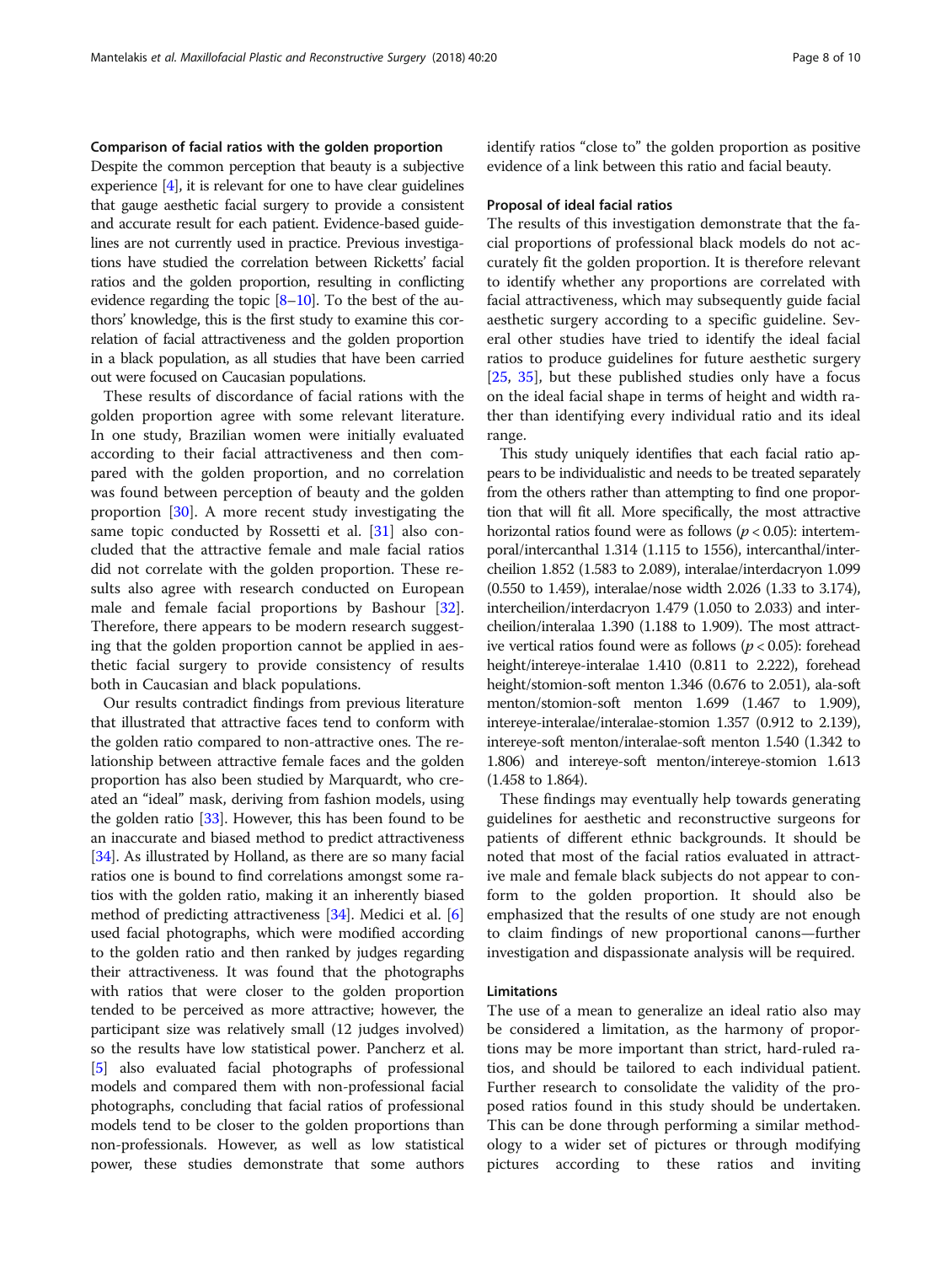<span id="page-8-0"></span>participants to grade them before and after the modification. The data in this study was based on 2D images. Furthermore, we have assumed that no digital manipulation of the images had been undertaken by the models or their agency. 3D imaging and/or adopting standardized medical photographic techniques could influence the results.

## Conclusions

Perceptions of attractiveness between various demographic data of age, gender and profession demonstrated statistically significant differences between both groups. Comparison of best graded models with the not so well-graded models demonstrated differences in three of the 12 facial ratios in the female group, and in male models, seven out of the 12 ratios illustrated significant differences between the two groups. Only one of the 12 facial ratios was found to correlate with the golden proportion both in male and female professional models. For every facial ratio, an "ideal" range was found, illustrating the need for individualistic treatment of each facial ratio, and a requirement for improved understanding of the potential link between facial attractiveness and proportions.

#### Availability of data and materials

Please contact the author for data requests.

#### Authors' contributions

FBN conceived the study. FBN, AM and MI designed and coordinated the study. ZAB collected the data. DW and VA undertook the statistical analysis. All authors helped to complete the manuscript and read and approved the final manuscript.

#### Ethics approval and consent to participate

Ethical approval was obtained: REC (University of Jordan) ref. no: 3393/2017/19.

#### Consent for publication

The subject in Fig. [1](#page-2-0) provided written consent for his image to be published.

#### Competing interests

The authors declare that they have no competing interests.

## Publisher's Note

Springer Nature remains neutral with regard to jurisdictional claims in published maps and institutional affiliations.

#### Author details

<sup>1</sup> London and South East Foundation School, London, UK. <sup>2</sup>St George's University of London, London, UK. <sup>3</sup> Department of Orthodontics and Pediatric Dentistry, School of Dentistry, University of Jordan, Amman, Jordan. <sup>4</sup>Bloomberg LP, London, UK. <sup>5</sup>Faculty of Science, Engineering and Computing, Kingston University, London, UK. <sup>6</sup>Maxillofacial and Odontostomatology Unit, School of Dentistry, University of Milan, Milan, Italy. <sup>7</sup>Kingston and St George's Hospitals and St George's Medical School, Blackshaw Road, London SW17 0QT, UK.

#### Received: 9 July 2018 Accepted: 25 July 2018 Published online: 05 September 2018

#### References

- 1. Berscheid E, Dion K, Walster E, Walster GW (1971) Physical attractiveness and dating choice: a test of the matching hypothesis. J Exp Social Psychol 7: 173–189
- 2. Naini FB (2011) Facial aesthetics: concepts and clinical diagnosis. Wiley-Blackwell, Oxford
- 3. Meisner G (2012) History of the Golden Ratio. [https://www.goldennumber.](https://www.goldennumber.net/golden-ratio-history/) [net/golden-ratio-history/.](https://www.goldennumber.net/golden-ratio-history/) Accessed 20 Dec 2016
- 4. Ricketts RM (1982) Divine proportion in facial esthetics. Clin Plast Surg 9:401–422
- 5. Pancherz H, Knapp V, Erbe C, Heiss AM (2010) Divine proportions in attractive and nonattractive faces. World J Orthod 11:27–36
- 6. Medici FE, Martins MV, dos Santos da Silva MA, Castilho JC, de Moraes LC, Gil CT (2007) Divine proportions and facial esthetics after manipulation of frontal photographs. World J Orthod 8:103–108
- 7. Marquardt Beauty Analysis (2014) Repose Frontal Mask Application. [http://www.beautyanalysis.com/beauty-and-you/you-and-the-mask/](http://www.beautyanalysis.com/beauty-and-you/you-and-the-mask/repose-frontal-mask-application/) [repose-frontal-mask-application/.](http://www.beautyanalysis.com/beauty-and-you/you-and-the-mask/repose-frontal-mask-application/) Accessed 20 Dec 2016
- 8. Moss JP, Linney AD, Lowey MN (1995) The use of three-dimensional techniques in facial aesthetics. Semin Orthod 1:94–104
- 9. Baker BW, Woods MG (2001) The role of the divine proportion in the esthetic improvement of patients undergoing combined orthodontic/ orthognathic surgical treatment. Int J Adult Orthodont Orthognath Surg 16:108–120
- 10. Anand S, Tripathi S, Chopra A, Khaneja K, Agarwal S (2015) Vertical and horizontal proportions of the face and their correlation to phi among Indians in Moradabad population: a survey. J Indian Prosthodont Soc 15:125–130
- 11. Intellectual property office (2011) Copyright exceptions for research, education, libraries, museums and archives. Copyright Acts and Related Laws No:1372, July 2011
- 12. Langlois JH, Kalakanis L, Rubenstein AJ, Larson A, Hallam M et al (2000) Maxims or myths of beauty? A meta-analytic and theoretical review. Psychol Bull 126:390–423
- 13. Coetzee V, Greeff JM, Stephen ID, Perrett DI (2014) Cross-cultural agreement in facial attractiveness preferences: the role of ethnicity and gender. PloS one. <https://doi.org/10.1371/journal.pone.0099629>
- 14. Broer PN, Juran S, Liu YJ, Weichman K, Tanna N, Walker ME, Ng R, Persing JA (2014) The impact of geographic, ethnic, and demographic dynamics on the perception of beauty. J Craniofac Surg 25:157–161
- 15. Langlois JH, Roggman LA, Casey RJ, Ritter JM, Rieser-Danner LA, Jenkins VY (1987) Infant preferences for attractive faces: rudiments of a stereotype? Dev Psychol 23:363
- 16. Samuels CA, Ewy R (1985) Aesthetic perception of faces during infancy. Br J Dev Psychol 3:221–228
- 17. Kolb B, Wilson B, Taylor L (1992) Developmental changes in the recognition and comprehension of facial expression: implications for frontal lobe function. Brain Cogn 20:74–84
- 18. Kissler J, Bäuml KH (2000) Effects of the beholder's age on the perception of facial attractiveness. Acta Psychol 104:145–166
- 19. Luce RD (2005) Individual choice behavior: a theoretical analysis, dover publications Inc. Courier Corporation, New York
- 20. Thurstone LL (1927) The method of paired comparisons for social values. J Abnorm Soc Psychol 21:384–400
- 21. Suppes P, Krantz DH, Luce RD, Tversky A (1989) Foundations of measurement volume II: geometrical, threshold, and probabilistic representations. Dover Publications Inc., New York
- 22. Bäuml KH, Schnelzer M, Zimmer A (1997) The influence of inversion on the judgment of facial and non-facial attributes. Acta Psychol 96:27–42
- 23. Meerdink JE, Garbin CP, Leger DW (1990) Cross-gender perceptions of facial attributes and their relation to attractiveness: do we see them differently than they see us? Percept Psychophys 48:227–233
- 24. Rhodes G, Tremewan T (1996) Averageness, exaggeration, and facial attractiveness. Psychol Sci 7:105–110
- 25. Milutinovic J, Zelic K, Nedeljkovic N (2014) Evaluation of facial beauty using anthropometric proportions. Sci World J. <https://doi.org/10.1155/2014/428250>
- 26. Rhodes G (2006) The evolutionary psychology of facial beauty. Ann Rev Psychol 57:199–226